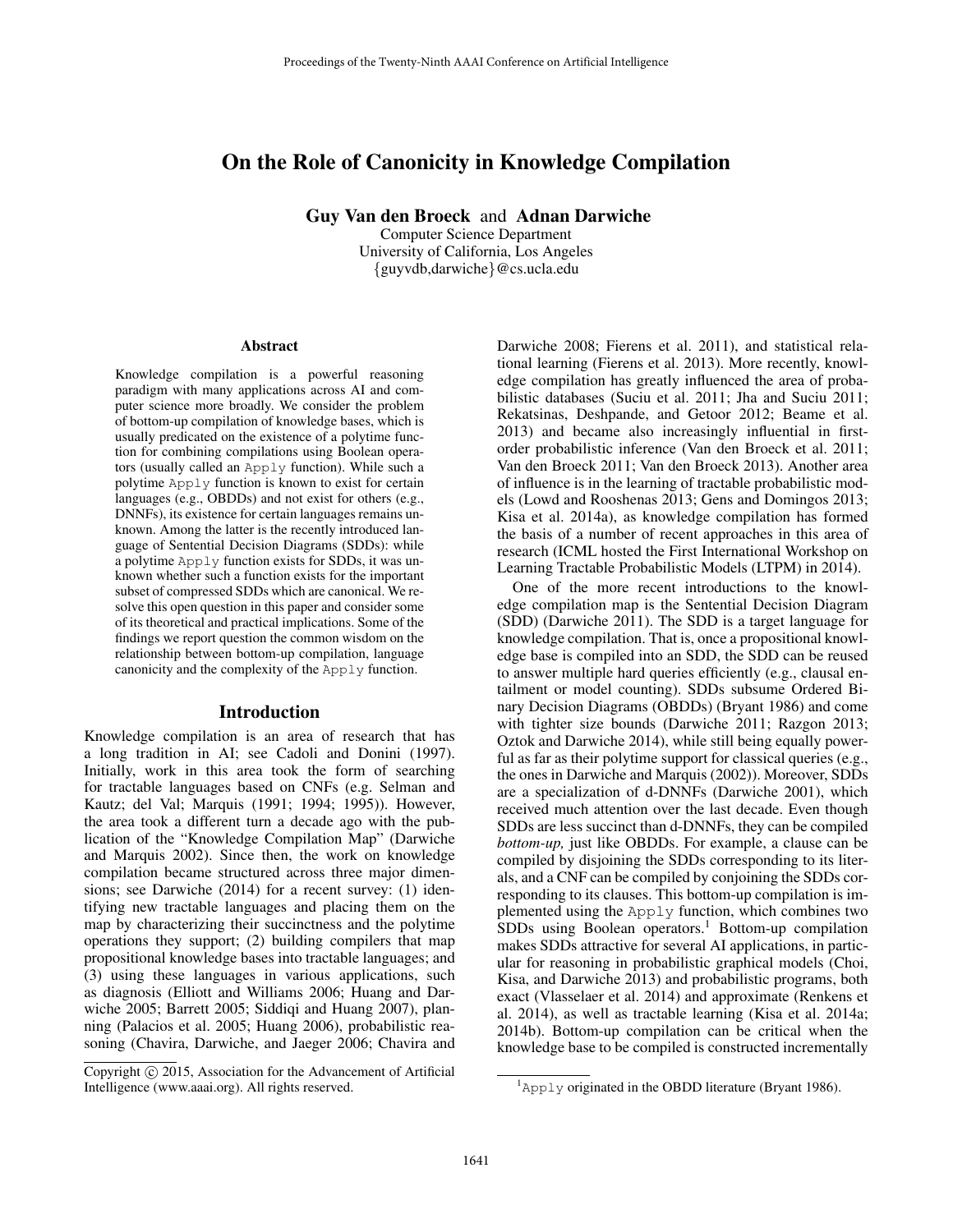

Figure 1: An SDD and vtree for  $(A \wedge B) \vee (B \wedge C) \vee (C \wedge D)$ .

(see the discussion in Pipatsrisawat and Darwiche (2008)).

## An Open Problem and its Implications

According to common wisdom, a language supports bottomup compilation only if it supports a polytime Apply function. For example, OBDDs are known to support bottomup compilation and have traditionally been compiled this way. In fact, the discovery of SDDs was mostly driven by the need for bottom-up compilation, which was preceded by the discovery of *structured decomposability* (Pipatsrisawat and Darwiche 2008): a property that enables some Boolean operations to be applied in polytime. SDDs satisfy this property and stronger ones, leading to a polytime Apply function (Darwiche 2011). It was unknown, however, whether this function existed for the important subset of *compressed* SDDs which are canonical. This has been an open question since SDDs were first introduced in (Darwiche 2011).

We resolve this open question in this paper, showing that such an Apply function does not exist in general. We also pursue some theoretical and practical implications of this result, on bottom-up compilation in particular. On the practical side, we reveal an empirical finding that seems quite surprising: bottom-up compilation with compressed SDDs is much more feasible practically than with uncompressed ones, even though the latter supports a polytime Apply function while the former does not. This finding questions common convictions on the relative importance of a polytime  $\text{Apply in}$ contrast to canonicity as desirable properties for a language that supports efficient bottom-up compilation. On the theoretical side, we show that some transformations (e.g., conditioning) can blow up the size of compressed SDDs, while they do not for uncompressed SDDs.

## Technical Background

We will use the following notation for propositional logic. Upper-case letters (e.g., X) denote propositional *variables* and bold letters represent sets of variables (e.g., X). A *literal* is a variable or its negation. A *Boolean function*  $f(\mathbf{X})$  maps each instantiation x of variables X into  $\top$  (true) or  $\bot$  (false).

The SDD Representation The SDD can be thought of as a "data structure" for representing Boolean functions since SDDs can be canonical and support a number of efficient operations for constructing and manipulating Boolean

functions (Darwiche 2011; Xue, Choi, and Darwiche 2012; Choi and Darwiche 2013).

Partitions SDDs are based on a new type of Boolean function decomposition, called *partitions.* Consider a Boolean function  $f$  and suppose that we split its variables into two disjoint sets,  $X$  and  $Y$ . We can always decompose the function f as

$$
f = [p_1(\mathbf{X}) \wedge s_1(\mathbf{Y})] \vee \cdots \vee [p_n(\mathbf{X}) \wedge s_n(\mathbf{Y})],
$$

where we require that the sub-functions  $p_i(\mathbf{X})$  are mutually exclusive, exhaustive, and consistent (non-false). This kind of decomposition is called an (X, Y)*-partition*, and it always exists. The sub-functions  $p_i(\mathbf{X})$  are called *primes* and the sub-functions  $s_i(\mathbf{Y})$  are called *subs* (Darwiche 2011). For an example, consider the function:  $f = (A \wedge B) \vee$  $(B \wedge C) \vee (C \wedge D)$ . By splitting the function variables into  $X = \{A, B\}$  and  $Y = \{C, D\}$ , we get the following decomposition:

$$
(\underbrace{A \wedge B}_{\text{prime}} \wedge \underbrace{\top}_{\text{sub}}) \vee (\underbrace{\neg A \wedge B}_{\text{prime}} \wedge \underbrace{C}_{\text{sub}}) \vee (\underbrace{\neg B}_{\text{prime}} \wedge \underbrace{C \wedge D}_{\text{sub}}). (1)
$$

The primes are mutually exclusive, exhaustive and nonfalse. This decomposition is represented by a *decision SDD node*, which is depicted by a circle  $\bigcap$  as in Figure 1. The above decomposition corresponds to the root decision node in this figure. The children of a decision SDD node are depicted by paired boxes  $\boxed{p \mid s}$ , called *elements*. The left box of an element corresponds to a prime  $p$ , while the right box corresponds to its sub s. In the graphical depiction of SDDs, a prime p or sub s are either a constant, literal or pointer to a decision SDD node. Constants and literals are called *terminal* SDD nodes.

Compression An (X, Y)-partition is *compressed* when its subs  $s_i(Y)$  are distinct. Without the compression property, a function can have many different  $(X, Y)$ -partitions. However, for a function  $f$  and a particular split of the function variables into X and Y, there exists a unique *compressed*  $(X, Y)$ -partition of function f. The  $(AB, CD)$ partition in (1) is compressed. Its function has another  $(AB, CD)$ -partition, which is not compressed:

$$
\{(A \land B, \top), (\neg A \land B, C),(A \land \neg B, D \land C), (\neg A \land \neg B, D \land C)\}.
$$
 (2)

An uncompressed  $(X, Y)$ -partition can be compressed by merging all elements  $(p_1, s), \ldots, (p_n, s)$  that share the same sub into one element  $(p_1 \lor \cdots \lor p_n, s)$ . Compressing (2) combines the two last elements into  $([A \wedge \neg B] \vee [\neg A \wedge \neg B], D \wedge$  $C = (\neg B, D \land C)$ , resulting in (1). This is the unique compressed (AB, CD)-partition of f. A *compressed SDD* is one which contains only compressed partitions.

Vtree An SDD can be defined using a sequence of recursive  $(X, Y)$ -partitions. To build an SDD, we need to determine which  $X$  and  $Y$  are used in every partition in the SDD. This process is governed by a vtree: a full, binary tree, whose leaves are labeled with the function variables; see Figures 1b and 2. The root  $v$  of the vtree partitions variables into those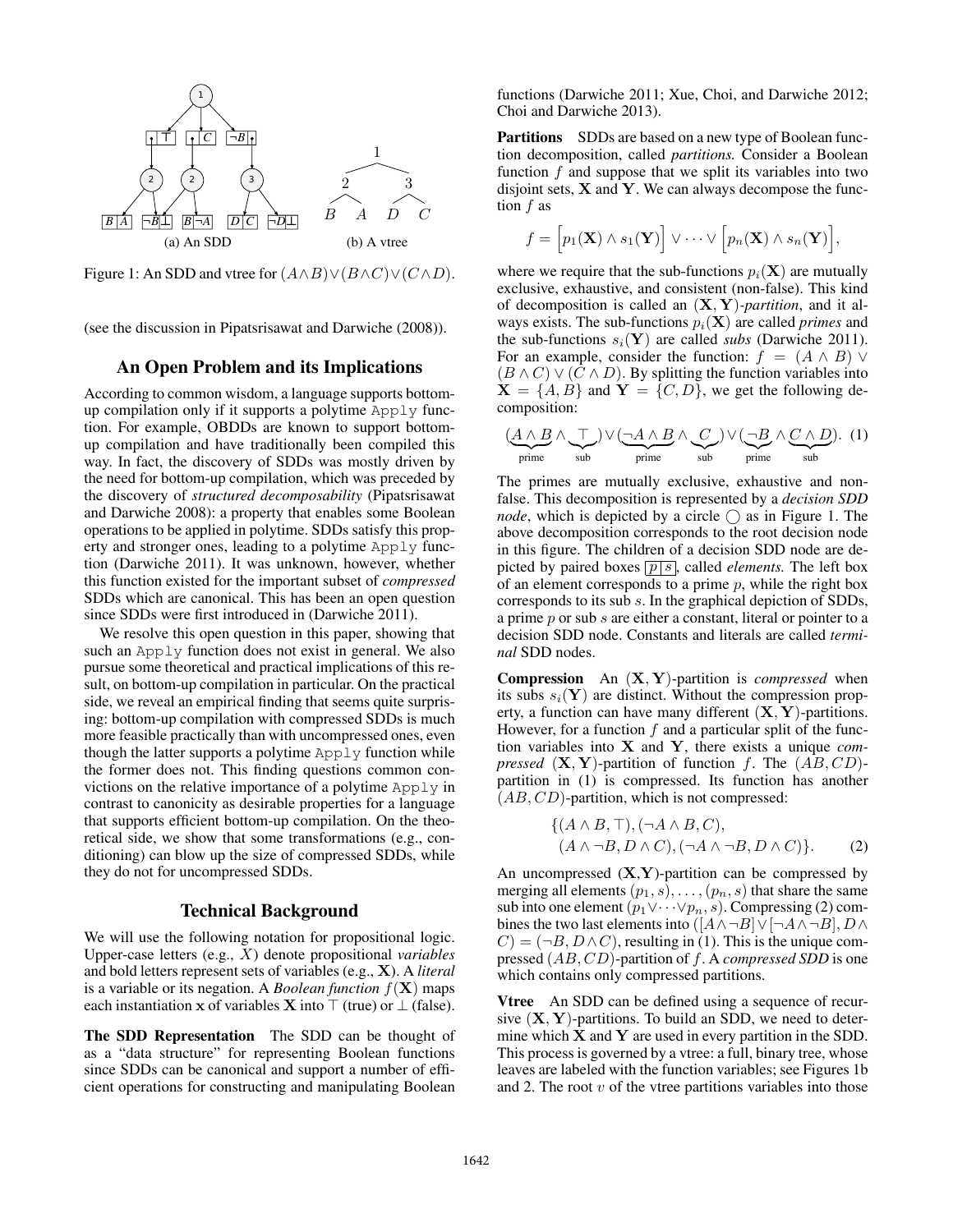

Figure 2: Different vtrees over the variables A, B, C, and D. The vtree on the left is right-linear.

appearing in the left subtree  $(X)$  and those appearing in the right subtree (Y). This implies an  $(X, Y)$ -partition  $\beta$  of the Boolean function, leading to the root SDD node (we say in this case that partition  $\beta$  is *normalized* for vtree node v). The primes and subs of this partition are turned into SDDs, recursively, using vtree nodes from the left and right subtrees. The process continues until we reach variables or constants (i.e., terminal SDD nodes). The vtree used to construct an SDD can have a dramatic impact on the SDD, sometimes leading to an exponential difference in the SDD size.

Two Forms of Canonicity Even though compressed  $(X, Y)$ -partitions are unique for a fixed X and Y, we need one of two additional properties for a compressed SDD to be unique (i.e., canonical) given a vtree:

- *Normalization:* If an  $(X, Y)$ -partition  $\beta$  is normalized for vtree node v, then the primes (subs) of  $\beta$  must be normalized for the left (right) child of  $v$ —as opposed to a left (right) descendant of  $v$ .
- *Trimming:* The SDD contains no (X,Y)-partitions of the form  $\{(\top,\alpha)\}\$  or  $\{(\alpha,\top),(\neg\alpha,\bot)\}.$

For a Boolean function, and a fixed vtree, there is a unique compressed, normalized SDD. There is also a unique compressed, trimmed SDD (Darwiche 2011). Thus, both representations are canonical, although trimmed SDDs tend to be smaller. One can trim an SDD by replacing  $(X, Y)$ -partitions of the form  $\{(\top,\alpha)\}\$  or  $\{(\alpha,\top),(\neg\alpha,\bot)\}\$  with  $\alpha$ . One can normalize an SDD by adding intermediate partitions of the same form. Since these translations are efficient, our theoretical results will apply to both canonical representations. In what follows, we will restrict our attention to compressed, trimmed SDDs and refer to them as *canonical* SDDs.

SDDs and OBDDs OBDDs correspond precisely to SDDs that are constructed using a special type of vtree, called a right-linear vtree (Darwiche 2011); see Figure 2. The left child of each inner node in these vtrees is a variable. With right-linear vtrees, compressed, trimmed SDDs correspond to reduced OBDDs, while compressed, normalized SDDs correspond to oblivious OBDDs (Xue, Choi, and Darwiche 2012) (reduced and oblivious OBDDs are also canonical). The size of an OBDD depends critically on the underlying variable order. Similarly, the size of an SDD depends critically on the vtree used (right-linear vtrees correspond to variable orders). Vtree search algorithms can sometimes

| Query                  | Description           | <b>OBDD</b> | <b>SDD</b> | d-DNNF |
|------------------------|-----------------------|-------------|------------|--------|
| $\rm CO$               | consistency           |             |            |        |
| VA                     | validity              |             |            |        |
| CE                     | clausal entailment    |             |            |        |
| $\overline{\text{IM}}$ | implicant check       |             |            |        |
| $E$ O                  | equivalence check     |             |            |        |
| CT                     | model counting        |             |            |        |
| SE                     | sentential entailment |             |            |        |
| ME                     | model enumeration     |             |            |        |

Table 1: Analysis of supported queries, following Darwiche rable 1: Analysis of supported queries, following Darwiche<br>and Marquis (2002).  $\sqrt{\ }$  means that a polytime algorithm exists for the corresponding language/query, while  $\circ$  means that no such algorithm exists unless  $P = NP$ .

find SDDs that are orders-of-magnitude more succinct than OBDDs found by searching for variable orders (Choi and Darwiche 2013). Such algorithms assume canonical SDDs, allowing one to search the space of SDDs by searching the space of vtrees instead.

Queries SDDs are a strict subset of deterministic, decomposable negation normal form (d-DNNF). They are actually a strict subset of structured d-DNNF and, hence, support the same polytime queries supported by structured d-DNNF (Pipatsrisawat and Darwiche 2008); see Table 1. We defer the reader to Darwiche and Marquis (2002) for a detailed description of the queries typically considered in knowledge compilation. This makes SDDs as powerful as OBDDs in terms of their support for certain queries (e.g., clausal entailment, model counting, and equivalence checking).

Bottom-up Construction SDDs are typically constructed in a bottom-up fashion. For example, to construct an SDD for the function  $f = (A \wedge B) \vee (B \wedge C) \vee (C \wedge D)$ , we first retrieve terminal SDDs for the literals  $A, B, C$ , and D. We then *conjoin* the terminal SDD for literal A with the one for literal B, to obtain an SDD for the term  $A \wedge B$ . The process is repeated to obtain SDDs for the terms  $B \wedge C$ and  $C \wedge D$ . The resulting SDDs are then *disjoined* to obtain an SDD for the whole function. These operations are not all efficient on structured d-DNNFs. However, SDDs satisfy stronger properties than structured d-DNNFs, allowing one, for example, to conjoin or disjoin two SDDs in polytime.

This bottom-up compilation is performed using the Apply function. Algorithm 1 outlines an Apply function that takes two SDDs  $\alpha$  and  $\beta$ , and a binary Boolean operator  $\circ$  (e.g.,  $\land$ ,  $\lor$ , xor), and returns the SDD for  $\alpha \circ \beta$  (Darwiche 2011).<sup>2</sup> Line 13 optionally compresses each partition, in order to return a compressed SDD. Without compression, this algorithm has a time and space complexity of  $O(nm)$ , where  $n$  and  $m$  are the sizes of input SDDs. This comes at the expense of losing canonicity. Whether a polytime complexity can be attained under compression was an open question.

There are several implications of this question. For example, depending on the answer, one would know whether certain *transformations,* such as conditioning and existential

<sup>&</sup>lt;sup>2</sup>This code assumes that the SDD is normalized. The Apply for trimmed SDDs is similar, although a bit more technically involved.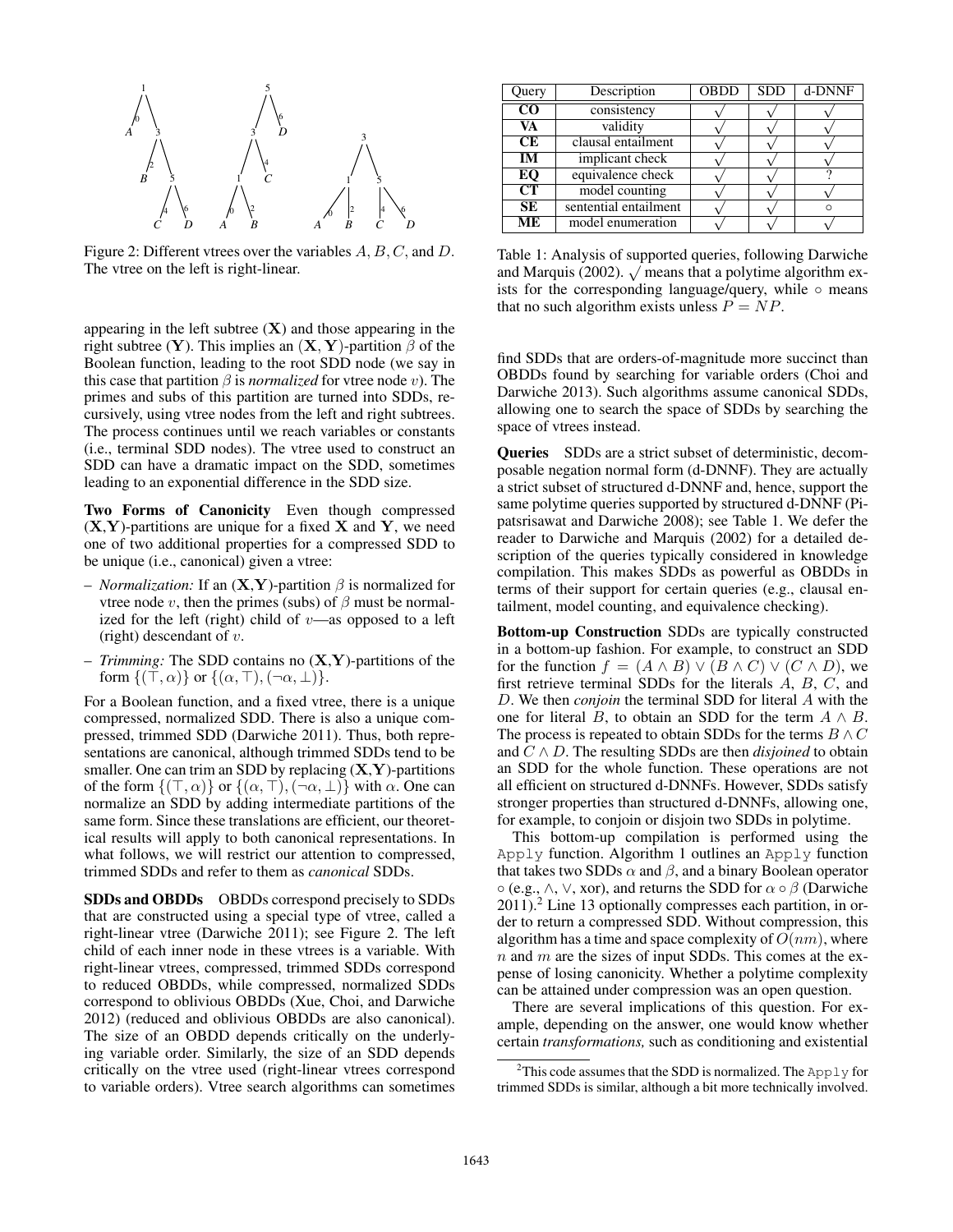**Algorithm 1** Apply $(\alpha, \beta, \circ)$ 

|     | 1: if $\alpha$ and $\beta$ are constants or literals then                    |
|-----|------------------------------------------------------------------------------|
| 2:  | <b>return</b> $\alpha \circ \beta$ // <i>result is a constant or literal</i> |
|     | 3: else if Cache $(\alpha, \beta, \circ) \neq \text{nil}$ then               |
| 4:  | <b>return</b> Cache $(\alpha, \beta, \circ)$ // has been computed before     |
|     | $5:$ else                                                                    |
|     | 6: $\gamma \leftarrow \{\}$                                                  |
| 7:  | for all elements $(p_i, s_i)$ in $\alpha$ do                                 |
| 8:  | <b>for all</b> elements $(q_i, r_j)$ in $\beta$ <b>do</b>                    |
| 9:  | $p \leftarrow \text{Apply}(p_i, q_i, \Lambda)$                               |
| 10: | <b>if</b> $p$ is consistent <b>then</b>                                      |
| 11: | $s \leftarrow \text{Apply}(s_i, r_i, o)$                                     |
| 12: | add element $(p, s)$ to $\gamma$                                             |
| 13: | (optionally) $\gamma \leftarrow \text{Compress}(\gamma)$ // compression      |
|     | Il get unique decision node and return it                                    |
| 14: | <b>return</b> Cache $(\alpha, \beta, \circ) \leftarrow$ UniqueD $(\gamma)$   |
|     |                                                                              |

quantification, can be supported in polytime on canonical SDDs. Moreover, according to common wisdom, a negative answer may preclude bottom-up compilation from being feasible on canonical SDDs. We answer this question and explore its implications next.

## Complexity of **Apply** on Canonical SDDs

The size of a decision node is the number of its elements, and the size of an SDD is the sum of sizes attained by its decision nodes. We now show that compression, given a fixed vtree, may blow up the size of an SDD.

Theorem 1. *There exists a class of Boolean functions*  $f_m(X_1, \ldots, X_m)$  and corresponding vtrees  $T_m$  such that  $f_m$  has an SDD of size  $O(m^2)$  wrt vtree  $T_m$ , yet the canon*ical SDD of function*  $f_m$  *wrt vtree*  $T_m$  *has size*  $\Omega(2^m)$ *.* 

The proof is constructive, identifying a class of functions  $f_m$  with the given properties. The functions  $f_m^a(\mathbf{X}, \mathbf{Y}, Z) =$  $\bigvee_{i=1}^{m} \left(\bigwedge_{j=1}^{i-1} \neg Y_j\right) \wedge Y_i \wedge X_i$  have  $2m+1$  variables. Of these, Z is non-essential. Consider a vtree  $T_m$  of the form



where the sub-vtrees over variables  $X$  and  $Y$  are arbitrary. We will now construct an uncompressed SDD for this function using vtree  $T_m$  and whose size is  $O(m^2)$ . We will then show that the compressed SDD for this function and vtree has a size  $\Omega(2^m)$ .

The first step is to construct a partition of function  $f_m^a$ that respects the root vtree node, that is, an  $(XY, Z)$ -partition. Consider

$$
\begin{cases}\n(Y_1 \wedge X_1, \top), \\
(\neg Y_1 \wedge Y_2 \wedge X_2, \top), \\
\dots, \\
(\neg Y_1 \wedge \dots \wedge \neg Y_{m-1} \wedge Y_m \wedge X_m, \top), \\
(Y_1 \wedge \neg X_1, \bot), \\
(\neg Y_1 \wedge Y_2 \wedge \neg X_2, \bot), \\
\dots, \\
(\neg Y_1 \wedge \dots \wedge \neg Y_{m-1} \wedge Y_m \wedge \neg X_m, \bot), \\
(\neg Y_1 \wedge \dots \wedge \neg Y_m, \bot)\n\end{cases},
$$

which is equivalently written as

$$
\bigcup_{i=1}^{m} \left\{ \left( \bigwedge_{j=1}^{i-1} \neg Y_j \wedge Y_i \wedge X_i, \top \right), \\ \left( \bigwedge_{j=1}^{i-1} \neg Y_j \wedge Y_i \wedge \neg X_i, \bot \right) \right\} \cup \left\{ \left( \bigwedge_{j=1}^{m} \neg Y_j, \bot \right) \right\}.
$$

The size of this partition is  $2m + 1$ , and hence linear in m. It is *uncompressed*, because there are m elements that share sub  $\top$  and  $m+1$  elements that share sub  $\bot$ . The subs already respect the leaf vtree node labeled with variable Z.

In a second step, each prime above is written as a compressed  $(X, Y)$ -partition that respects the left child of the vtree root. Prime  $\bigwedge_{j=1}^{i-1} \neg Y_j \wedge Y_i \wedge X_i$  becomes

$$
\left\{ \left( X_i, \bigwedge_{j=1}^{i-1} \neg Y_j \land Y_i \right), (\neg X_i, \bot) \right\},\
$$

prime  $\bigwedge_{j=1}^{i-1} \neg Y_j \wedge Y_i \wedge \neg X_i$  becomes

$$
\left\{ \left( \neg X_i, \bigwedge_{j=1}^{i-1} \neg Y_j \land Y_i \right), (\quad X_i, \bot) \right\}
$$

and prime  $\bigwedge_{j=1}^m \neg Y_j$  becomes

$$
\left\{ \left( \top, \bigwedge_{j=1}^{m} \neg Y_j \right) \right\}.
$$

The sizes of these partitions are bounded by 2.

Finally, we need to represent the above primes as SDDs over variables X and the subs as SDDs over variables Y. Since these primes and subs correspond to terms (i.e. conjunctions of literals), each has a compact SDD representation, independent of the chosen sub-vtree over variables X and Y. For example, we can choose a right-linear vtree over variables  $X$ , and similarly for variables  $Y$ , leading to an OBDD representation of each prime and sub, with a size linear in m for each OBDD. The full SDD for function  $f_m^a$ will then have a size which is  $O(m^2)$ . Recall that this SDD is uncompressed as some of its decision nodes have elements with equal subs.

The compressed SDD for this function and vtree is unique. We now show that its size must be  $\Omega(2^m)$ . We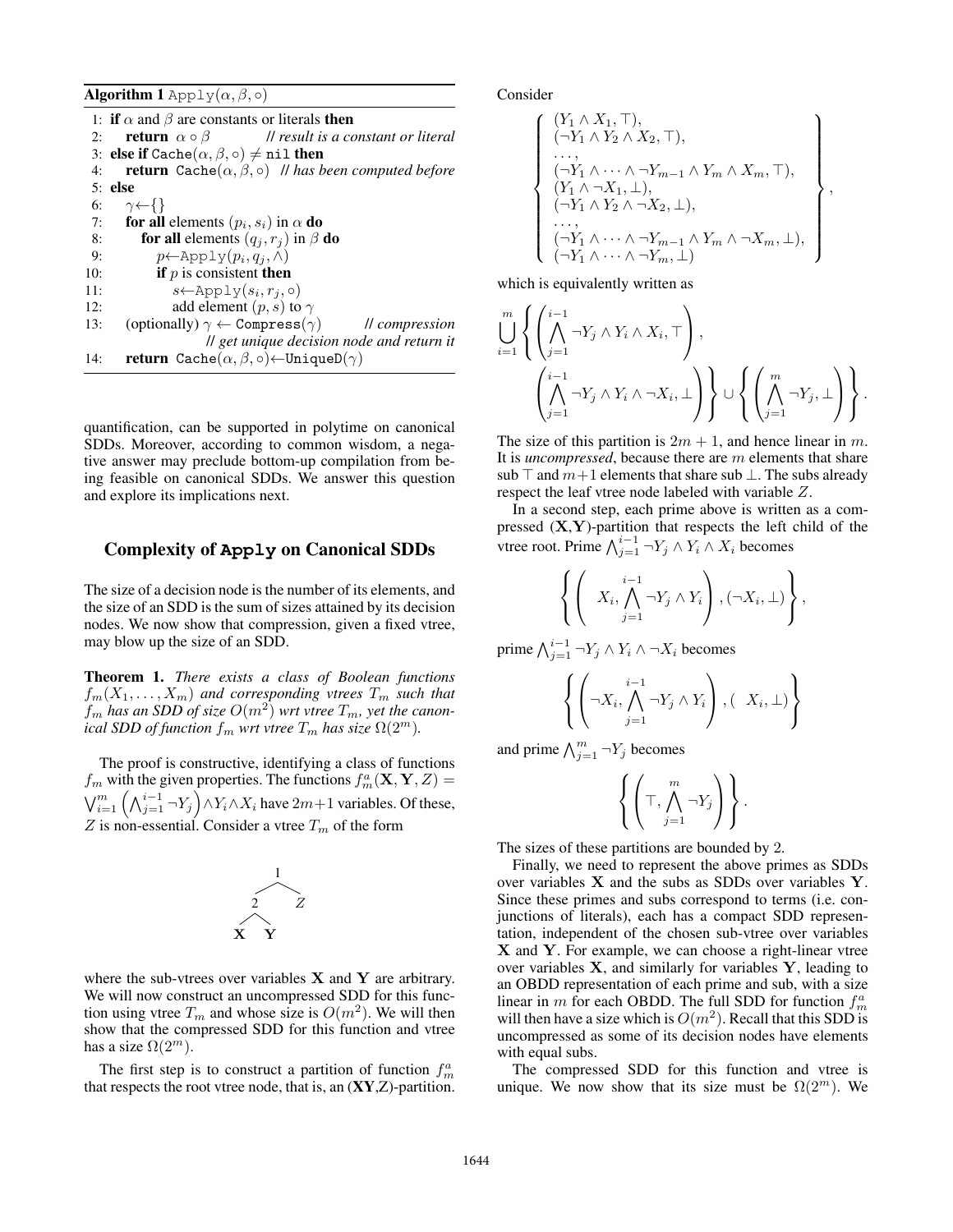first observe that the unique, compressed  $(XY, Z)$ -partition of function  $f_m^a$  is

$$
\left\{ \left( \bigvee_{i=1}^{m} \left( \bigwedge_{j=1}^{i-1} \neg Y_j \right) \land Y_i \land X_i, \top \right), \left( \bigvee_{i=1}^{m} \left( \bigwedge_{j=1}^{i-1} \neg Y_j \right) \land Y_i \land \neg X_i \right] \lor \left[ \bigwedge_{j=1}^{m} \neg Y_j \right], \bot \right) \right\}.
$$

Its first prime is the function

$$
f_m^b(\mathbf{X}, \mathbf{Y}) = \bigvee_{i=1}^m \left( \bigwedge_{j=1}^{i-1} \neg Y_j \right) \wedge Y_i \wedge X_i,
$$

which we need to represent as an  $(X, Y)$ -partition to respect left child of the vtree root. However, Xue, Choi, and Darwiche (2012) proved the following.

**Lemma 2.** *The compressed* (**X**,**Y**)-partition of  $f_m^b$  (**X**, **Y**) *has* 2 <sup>m</sup> *elements.*

This becomes clear when looking at the function  $f_m^b$  after instantiating the  $X$ -variables. Each distinct  $x$  results in a unique subfunction  $f_m^b(\mathbf{x}, \mathbf{Y})$ , and all states x are mutually exclusive and exhaustive. Therefore,

$$
\{(\mathbf{x},f_m^b(\mathbf{x},\mathbf{Y})) \mid \mathbf{x} \text{ instantiates } \mathbf{X}\}
$$

is the unique, compressed  $(X, Y)$ -partition of function  $f_m^b(\mathbf{X}, \mathbf{Y})$ , and it has  $2^m$  elements. Hence, the compressed SDD must have size  $\Omega(2^m)$ .

Theorem 1 has a number of implications, which are summarized in Table 2; see also Darwiche and Marquis (2002).

#### Theorem 3. *The results in Table 2 hold.*

First, combining two canonical SDDs (e.g., using the conjoin or disjoin operator) may lead to a canonical SDD whose size is exponential in the size of inputs. Hence, if we activate compression in Algorithm 1, the algorithm may take exponential time in the worst-case. Second, conditioning a canonical SDD on a literal may exponentially increase its size (assuming the result is also canonical). Third, forgetting a variable (i.e., existentially quantifying it) from a canonical SDD may exponentially increase its size (again, assuming that the result is also canonical). The proof of this theorem is in the full version of this paper. $3$ 

Note that these theorems consider the same vtree for both the compressed and uncompressed SDD. They do not pertain to the complexity of compression and Apply when the vtree is allowed to change. In practice, dynamic vtree search is performed in between conditioning and Apply, but not during (vtree search itself calls Apply). Therefore, the setting where the vtree does not change is more accurate to describe the practical complexity of these operations.

These results may seem discouraging. However, we argue next that, in practice, working with canonical SDDs is actually favorable despite the lack of polytime guarantees on these transformations.

| <b>Notation</b>                         | <b>Transformation</b> | qas | Canonical<br>SDD |
|-----------------------------------------|-----------------------|-----|------------------|
| <b>CD</b>                               | conditioning          |     |                  |
| FO                                      | forgetting            |     |                  |
| <b>SFO</b>                              | singleton forgetting  |     |                  |
| $\wedge {\bf C}$                        | conjunction           |     |                  |
| $\wedge$ BC                             | bounded conjunction   |     |                  |
| $\overline{\vee} \overline{\mathbf{C}}$ | disjunction           |     |                  |
| $\vee$ BC                               | bounded disjunction   |     |                  |
|                                         | negation              |     |                  |

Table 2: Analysis of supported transformations, following rable 2: Analysis of supported transformations, following<br>Darwiche and Marquis (2002).  $\sqrt{ }$  means "satisfies"; • means "does not satisfy". Satisfaction means the existence of a polytime algorithm that implements the transformation.

Our proof of Theorem 1 critically depends on the ability of a vtree to split the variables into arbitrary sets  $X$  and  $Y$ . In the full paper, we define a class of *bounded vtrees* where such splits are not possible. Moreover, we show that the subset of SDDs for such vtrees do support polytime Apply even under compression. Right-linear vtrees, which induce an OBDD, are a special case.

## Canonicity or a Polytime **Apply**?

One has two options when working with SDDs. The first option is to work with uncompressed SDDs, which are not canonical, but are supported by a polytime Apply function. The second option is to work with compressed SDDs, which are canonical but lose the advantage of a polytime Apply function. The classical reason for seeking canonicity is that it leads to a very efficient equivalence test, which takes constant time (both compressed and uncompressed SDDs support a polytime equivalence test, but the one known for uncompressed SDDs is not a constant time test). The classical reason for seeking a polytime Apply function is to enable bottom-up compilation, that is, compiling a knowledge base (e.g., CNF or DNF) into an SDD by repeated application of the Apply function to components of the knowledge base (e.g., clauses or terms). If our goal is efficient bottom-up compilation, one may expect that uncompressed SDDs provide a better alternative. However, our next empirical results suggest otherwise. Our goal in this section is to shed some light on this phenomena through some empirical evidence and then an explanation.

We used the SDD package provided by the Automated Reasoning Group at  $\text{UCLA}^4$  in our experiments. The package works with compressed SDDs, but can be adjusted to work with uncompressed SDDs as long as dynamic vtree search is not invoked.<sup>5</sup> In our first experiment, we compiled CNFs from the LGSynth89 benchmarks into the following (all trimmed):<sup>6</sup>

<sup>3</sup>Available at http://reasoning.cs.ucla.edu/

<sup>4</sup>Available at http://reasoning.cs.ucla.edu/sdd/

<sup>5</sup>Dynamic vtree search requires compressed SDDs as canonicity reduces the search space over SDDs into one over vtrees.

<sup>&</sup>lt;sup>6</sup> For a comparison with OBDD, see Choi and Darwiche (2013).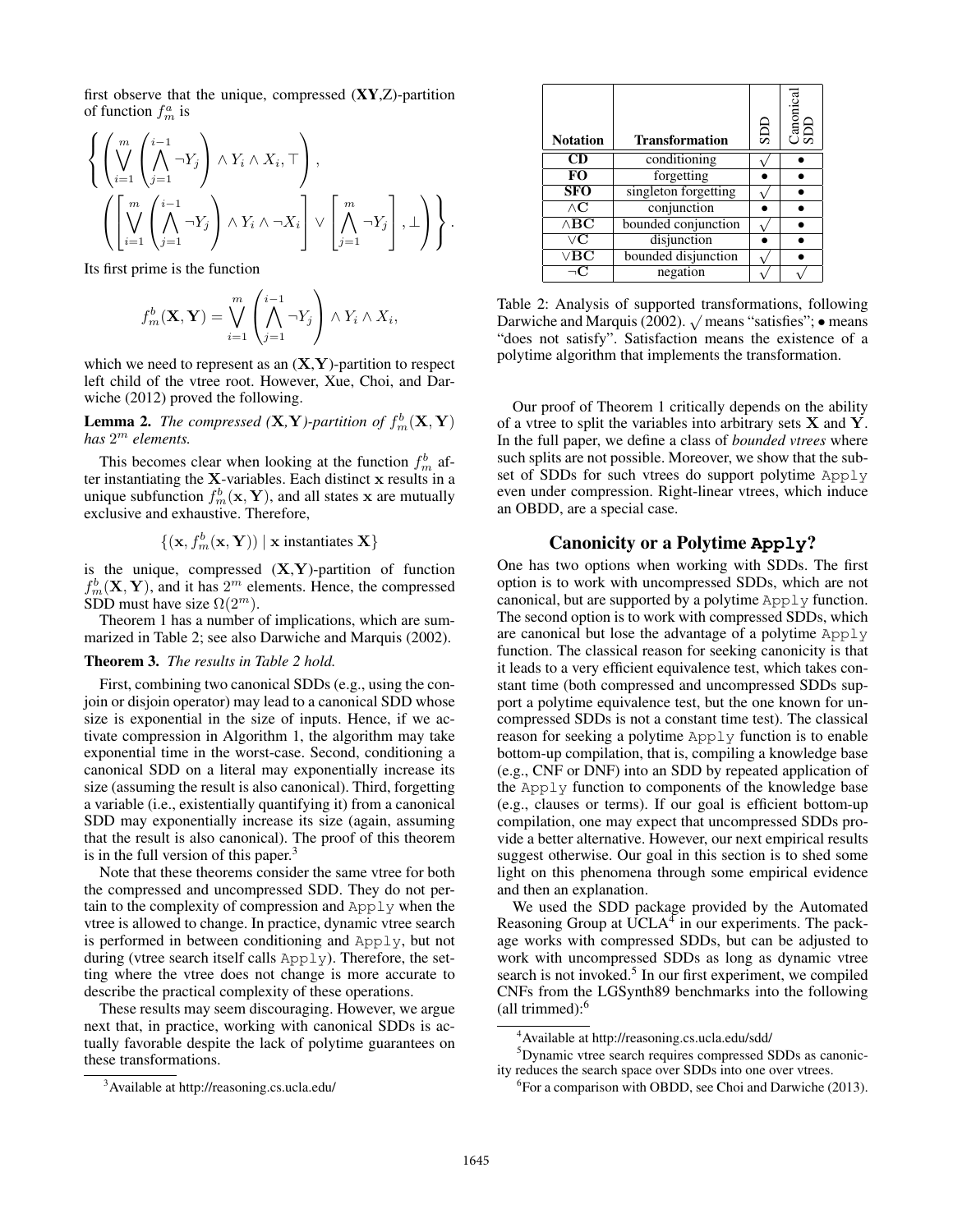| Name              | Variables | Clauses         | <b>SDD Size</b> |             |              | <b>Compilation Time</b> |             |              |
|-------------------|-----------|-----------------|-----------------|-------------|--------------|-------------------------|-------------|--------------|
|                   |           |                 | Compressed      | Compressed  | Uncompressed | Compressed              | Compressed  | Uncompressed |
|                   |           |                 | $SDDs + s$      | <b>SDDs</b> | <b>SDDs</b>  | $SDDs + s$              | <b>SDDs</b> | <b>SDDs</b>  |
| $\overline{C17}$  | 17        | $\overline{30}$ | 99              | 171         | 286          | 0.00                    | 0.00        | 0.00         |
| majority          | 14        | 35              | 123             | 193         | 384          | 0.00                    | 0.00        | 0.00         |
| b <sub>1</sub>    | 21        | 50              | 166             | 250         | 514          | 0.00                    | 0.00        | 0.00         |
| cm152a            | 20        | 49              | 149             | 3,139       | 18,400       | 0.01                    | 0.01        | 0.02         |
| cm82a             | 25        | 62              | 225             | 363         | 683          | 0.01                    | 0.00        | 0.00         |
| cm151a            | 44        | 100             | 614             | 1,319       | 24,360       | 0.04                    | 0.00        | 0.04         |
| cm <sub>42a</sub> | 48        | 110             | 394             | 823         | 276,437      | 0.03                    | 0.00        | 0.10         |
| cm138a            | 50        | 114             | 463             | 890         | 9,201,336    | 0.02                    | 0.01        | 109.05       |
| decod             | 41        | 122             | 471             | 810         | 1,212,302    | 0.04                    | 0.01        | 1.40         |
| tcon              | 65        | 136             | 596             | 1,327       | 618,947      | 0.05                    | 0.00        | 0.33         |
| parity            | 61        | 135             | 549             | 978         | 2,793        | 0.02                    | 0.00        | 0.00         |
| cmb               | 62        | 147             | 980             | 2,311       | 81,980       | 0.12                    | 0.02        | 0.06         |
| cm163a            | 68        | 157             | 886             | 1,793       | 21,202       | 0.06                    | 0.00        | 0.02         |
| pcle              | 66        | 156             | 785             | 1,366       | n/a          | 0.07                    | 0.01        | n/a          |
| x2                | 62        | 166             | 785             | 1,757       | 12,150,626   | 0.08                    | 0.02        | 19.87        |
| cm <sub>85a</sub> | 77        | 176             | 1,015           | 2,098       | 19,657       | 0.08                    | 0.01        | 0.03         |
| cm162a            | 73        | 173             | 907             | 2,050       | 153,228      | 0.08                    | 0.01        | 0.16         |
| cm150a            | 84        | 202             | 1,603           | 5,805       | 17,265,164   | 0.16                    | 0.06        | 60.37        |
| pcler8            | 98        | 220             | 1,518           | 4,335       | 15,532,667   | 0.18                    | 0.05        | 33.32        |
| cu                | 94        | 235             | 1,466           | 5,789       | n/a          | 0.19                    | 0.10        | n/a          |
| pm1               | 105       | 245             | 1,810           | 3,699       | n/a          | 0.27                    | 0.05        | n/a          |
| mux               | 73        | 240             | 1,825           | 6,517       | n/a          | 0.19                    | 0.09        | n/a          |
| cc                | 115       | 265             | 1,451           | 6,938       | n/a          | 0.22                    | 0.04        | n/a          |
| unreg             | 149       | 336             | 3,056           | 668,531     | n/a          | 0.66                    | 263.06      | n/a          |
| ldd               | 145       | 414             | 1,610           | 2,349       | n/a          | 0.23                    | 0.10        | n/a          |
| count             | 185       | 425             | 4,168           | 51,639      | n/a          | 1.05                    | 0.24        | n/a          |
| comp              | 197       | 475             | 2,212           | 4,500       | 205,105      | 0.24                    | 0.01        | 0.22         |
| f51m              | 108       | 511             | 3,290           | 6,049       | n/a          | 0.52                    | 0.32        | n/a          |
| my_adder          | 212       | 612             | 2,793           | 4,408       | 35,754       | 0.24                    | 0.02        | 0.04         |
| cht               | 205       | 650             | 4,832           | 13,311      | n/a          | 1.24                    | 0.36        | n/a          |

Table 3: LGSynth89 benchmarks: SDD sizes and compilation times. Compressed SDDs+s refers to compressed SDDs with dynamic vtree search.

- Compressed SDDs respecting an arbitrary vtree. Dynamic vtree search is used to minimize the size of the SDD during compilation, starting from a balanced vtree.
- Compressed SDDs respecting a fixed balanced vtree.
- Uncompressed SDDs respecting a fixed balanced vtree.

Table 3 shows the corresponding sizes and compilation times. According to these results, uncompressed SDDs end up several orders of magnitude larger than the compressed ones, with or without dynamic vtree search. For the harder problems, this translates to orders-of-magnitude increase in compilation times. Often, we cannot even compile the input without reduction (due to running out of 4GB of memory), even on relatively easy benchmarks. For the easiest benchmarks, dynamic vtree search is slower due to the overhead, but yields smaller compilations. The benefit of vtree search shows only in harder problems (e.g., "unreg").

Next, we consider the harder set of ISCAS89 benchmarks. Of the 17 ISCAS89 benchmarks that compile with compressed SDDs, only one (s27) could be compiled with uncompressed SDDs (others run out of memory). That benchmark has a compressed SDD+s size of 108, a compressed SDD size of 315, and an uncompressed SDD size of 4,551.

These experiments clearly show the advantage of com-

pressed SDDs over uncompressed ones, even though the latter supports a polytime Apply function while the former does not. This begs an explanation and we provide one next that we back up by additional experimental results.

The benefit of compressed SDDs is canonicity, which plays a critical role in the performance of the Apply function. Consider in particular Line 4 of Algorithm 1. The test Cache $(\alpha, \beta, \circ) \neq$  nil checks whether SDDs  $\alpha$  and  $\beta$  have been previously combined using the Boolean operator ○. Without canonicity, it is possible that we would have combined some  $\alpha'$  and  $\beta'$  using  $\circ$ , where SDD  $\alpha'$  is equivalent to, but distinct from SDD  $\alpha$  (and similarly for  $\beta'$  and  $\beta$ ). In this case, the cache test would fail, causing Apply to recompute the same result again. Worse, the SDD returned by Apply( $\alpha$ ,  $\beta$ ,  $\circ$ ) may be distinct from the SDD returned by Apply $(\alpha', \beta', \circ)$ , even though the two SDDs are equivalent. This redundancy also happens when  $\alpha$  is not equivalent to  $\alpha'$ (and similarly for  $\beta$  and  $\beta'$ ),  $\alpha \circ \beta$  is equivalent to  $\alpha' \circ \beta'$ , but the result returned by Apply $(\alpha, \beta, \circ)$  is distinct from the one returned by  $\mathrm{Apply}(\alpha', \beta', \circ)$ .

Two observations are due here. First, this redundancy is still under control when calling Apply only once: Apply runs in  $O(nm)$  time, where n and m are the sizes of input SDDs. However, this redundancy becomes problematic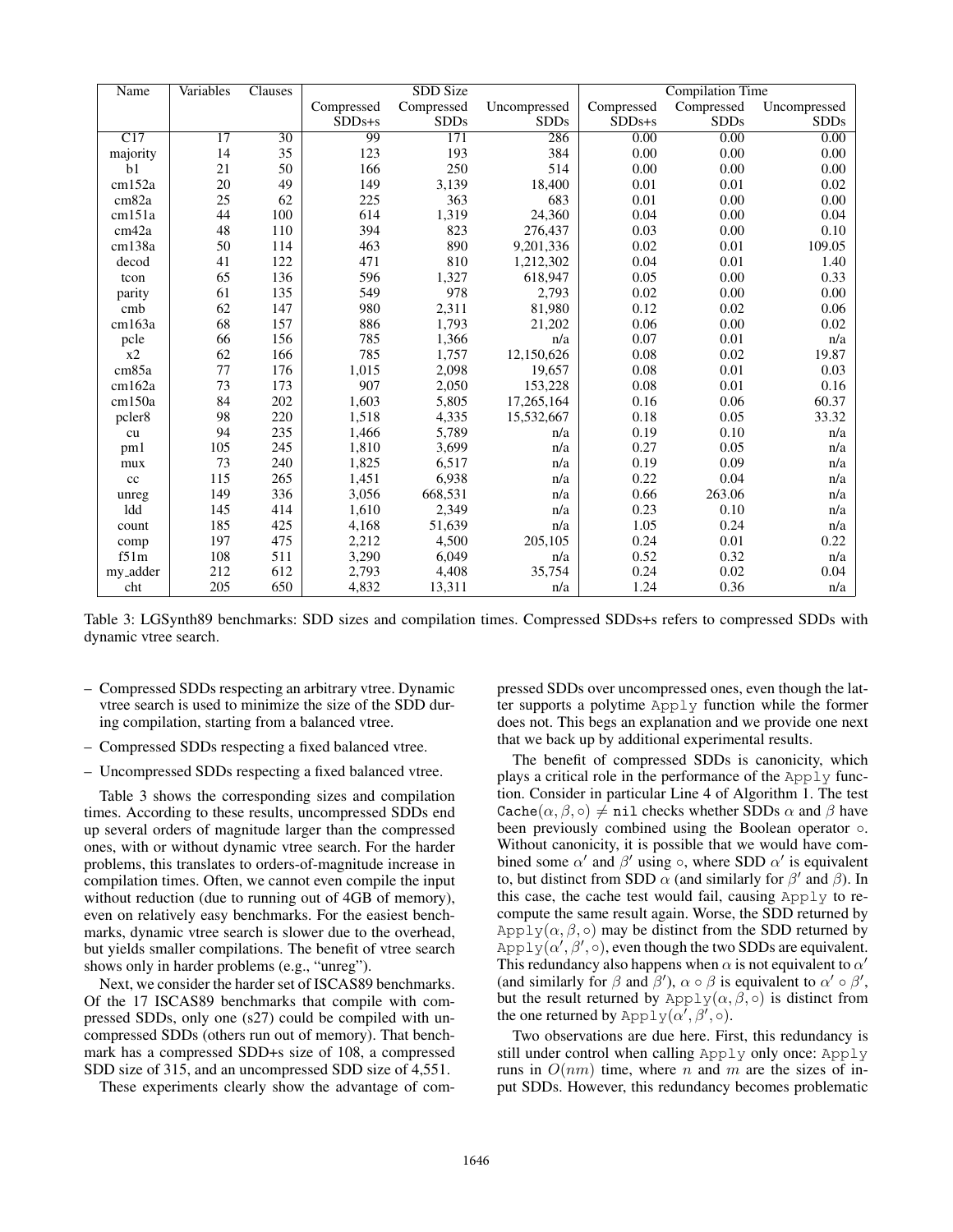

 0.001 0.01 0.1 1 0 0.03 0.06 0.09 0.12 0.15 Frequency Relative number of recursive applies (a) Compressed SDDs 0.001 0.01 0.1 1 0 0.03 0.06 0.09 0.12 0.15 **Frequency** Relative number of recursive applies (b) Uncompressed SDDs

Figure 4: Relative number of recursive Apply calls.

when calling Apply multiple times (as in bottom-up compilation), in which case quadratic performance is no longer as attractive. For example, if we use  $\text{Apply to combine } k$ SDDs of size  $n$  each, all we can say is that the output will be of size  $O(n^k)$ . The second observation is that the previous redundancy will not occur when working with compressed SDDs due to canonicity: Two SDDs are equivalent iff they are represented by the same structure in memory.<sup>7</sup>

This analysis points to the following conclusion: While Apply has a quadratic complexity on uncompressed SDDs, it may have a worse average complexity than Apply on compressed SDDs. Our next experiment is indeed directed towards this hypothesis.

For all benchmarks in Table 3 that can be compiled without vtree search, we intercept all non-trivial calls to Apply (when  $|\alpha| \cdot |\beta| > 500$ ) and report the size of the output  $|\alpha \circ \beta|$  divided by  $|\alpha| \cdot |\beta|$ . For uncompressed SDDs, we know that  $|\alpha \circ \beta| = O(|\alpha| \cdot |\beta|)$  and that these ratios are therefore bounded above by some constant. For compressed SDDs, however, Theorem 3 states that there exists no constant bound.

Figure 3 shows the distribution of these ratios for the two methods (note the log scale). The number of function calls is 67,809 for compressed SDDs, vs. 1,626,591 for uncompressed ones. The average ratio is 0.027 for compressed, vs. 0.101 for uncompressed. Contrasting the theoretical bounds, compressed Apply incurs much smaller blowups than uncompressed Apply. This is most clear for ratios in the range  $[0.48, 0.56]$ , covering 30% of the uncompressed, but only 2% of the compressed calls.

The results are similar when looking at runtime for individual Apply calls, which we measure by the number of recursive Apply calls  $r$ . Figure 4 reports these, again relative to  $|\alpha| \cdot |\beta|$ . The ratio  $r/(|\alpha| \cdot |\beta|)$  is on average 0.013 for compressed SDDs, vs. 0.034 for uncompressed ones. These results corroborate our earlier analysis, suggesting that canonicity is quite important for the performance of bottom-up compilers as they make repeated calls to the Apply function. In fact, this can be more important than a polytime Apply, perhaps contrary to common wisdom which seems to emphasize the importance of polytime Apply in effective bottom-up compilation (e.g., Pipatsrisawat and Darwiche (2008)).

## **Conclusions**

We have shown that the Apply function on compressed SDDs can take exponential time in the worst case, resolving a question that has been open since SDDs were first introduced. We have also pursued some of the theoretical and practical implications of this result. On the theoretical side, we showed that it implies an exponential complexity for various transformations, such as conditioning and existential quantification. On the practical side, we argued empirically that working with compressed SDDs remains favorable, despite the polytime complexity of the Apply function on uncompressed SDDs. The canonicity of compressed SDDs, we argued, is more valuable for bottom-up compilation than a polytime Apply due to its role in facilitating caching and dynamic vtree search. Our findings appear contrary to some of the common wisdom on the relationship between bottomup compilation, canonicity and the complexity of the Apply function.

### Acknowledgments

We thank Arthur Choi, Doga Kisa, Umut Oztok, and Jessa Bekker for helpful suggestions. This work was supported by ONR grant #N00014-12-1-0423, NSF grants #IIS-1118122 and #IIS-0916161, and the Research Foundation-Flanders (FWO-Vlaanderen). GVdB is also at KU Leuven, Belgium.

## References

Barrett, A. 2005. Model compilation for real-time planning and diagnosis with feedback. In *Proceedings of the Nineteenth International Joint Conference on Artificial Intelligence (IJCAI)*, 1195–1200.

Beame, P.; Li, J.; Roy, S.; and Suciu, D. 2013. Lower bounds for exact model counting and applications in probabilistic databases. In *Proceedings of the 29th Conference on Uncertainty in Artificial Intelligence (UAI)*, 52–61.

Bryant, R. E. 1986. Graph-based algorithms for Boolean function manipulation. *IEEE Transactions on Computers* C-35:677–691.

Cadoli, M., and Donini, F. M. 1997. A survey on knowledge compilation. *AI Communications* 10:137–150.

Chavira, M., and Darwiche, A. 2008. On probabilistic inference by weighted model counting. *Artificial Intelligence Journal* 172(6–7):772–799.

<sup>7</sup>This is due to the technique of *unique nodes* from OBDDs; see UniqueD in Algorithm 1.